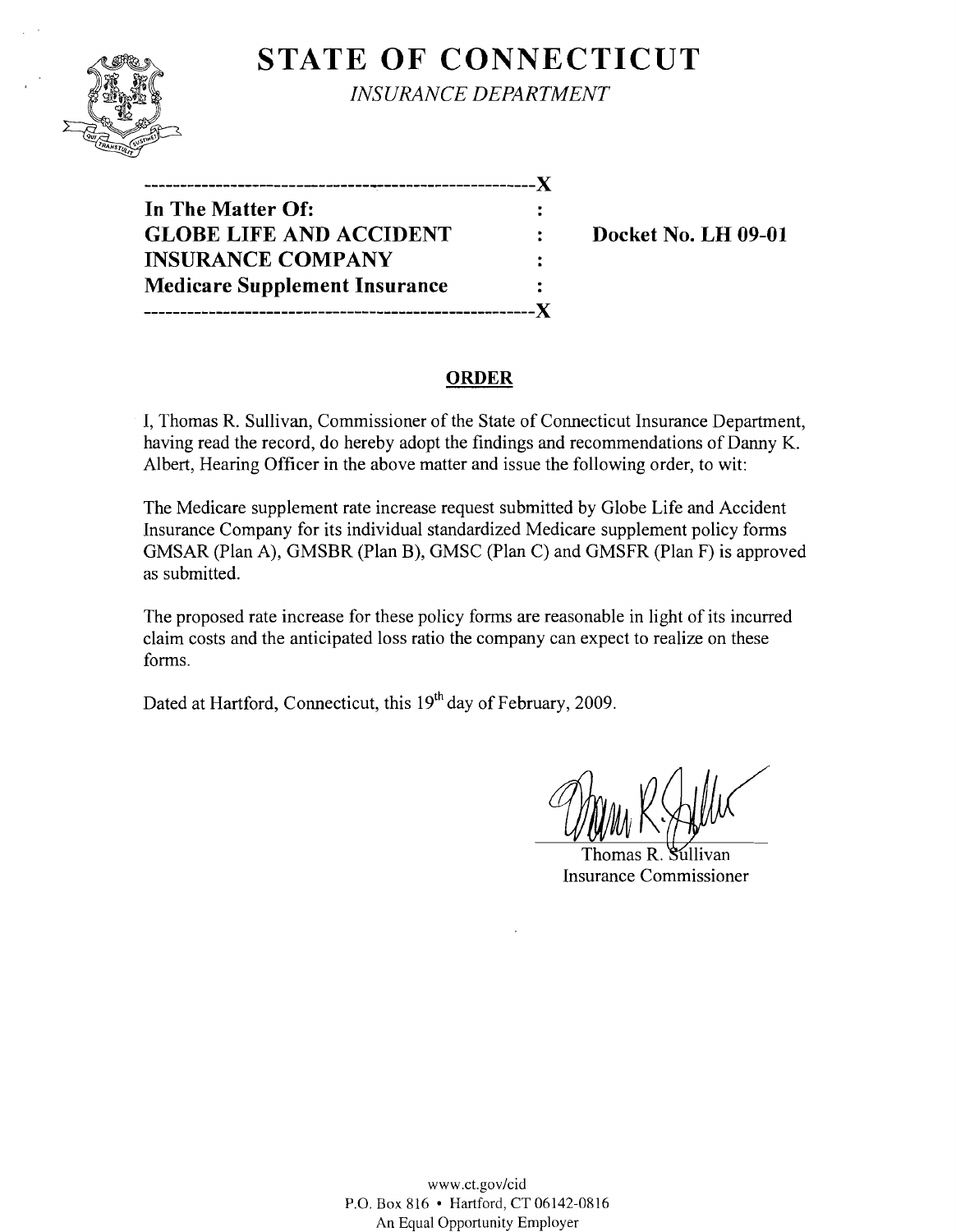# **STATE OF CONNECTICUT**



*INSURANCE DEPARTMENT* 

-------------------------------X

**In The Matter Of: GLOBE LIFE AND ACCIDENT : Docket No. LH 09-01 INSURANCE COMPANY Medicare Silpplement Insurance**  ...................................................... **X** 

## **PROPOSED FINAL DECISION**

 $\ddot{\cdot}$ 

### 1. **INTRODUCTION**

The Insurance Commissioner of the State of Connecticut is empowered to review rates charged for individual and group Medicare supplement policies sold to any resident of this State who is eligible for Medicare. The source for this regulatory authority is contained in Chapter 700c and Section 38a-495a of the Connecticut General Statutes.

After due notice a hearing was held at the Insurance Department in Hartford on February 5,2009 to consider whether or not the rate increase requested by Globe Life and Accident Insurance Company on its individual standardized Medicare supplement business should be approved.

No members from the general public attended the hearing.

No representatives from Globe Life and Accident Insurance Company attended the hearing.

The hearing was conducted in accordance with the requirements of Section 38a-474, Connecticut General Statutes, the Uniform Administrative Procedures Act, Chapter 54 of the Connecticut General Statutes, and the Insurance Department Rules of Practice, Section 38a-8-1 et seq. of the Regulations of Connecticut State Agencies.

A Medicare supplement (or Medigap) policy is a private health insurance policy sold on an individual or group basis which provides benefits that are additional to the benefits provided by Medicare. For many years Medicare supplement policies have been highly regulated under both state and federal law to protect the interests of persons eligible for Medicare who depend on these policies to provide additional coverage for the costs of health care.

Effective December 1,2005, Connecticut amended its program of standardized Medicare supplement policies in accordance with Section 38a-496a of the Connecticut General Statutes, and Sections 38a-495a-1 through 38a-495a-21 of the Regulations of Connecticut Agencies. This program, which conforms to federal requirements, provides that all insurers offering Medicare supplement policies for sale in the state must offer the basic "core" package of benefits known as Plan A. Insurers may also offer any one or more of eleven other plans (Plans B through L).

> www.ct.gov/cid P.O. Box 816 • Hartford, CT 06142-0816 An Equal Opportunity Employer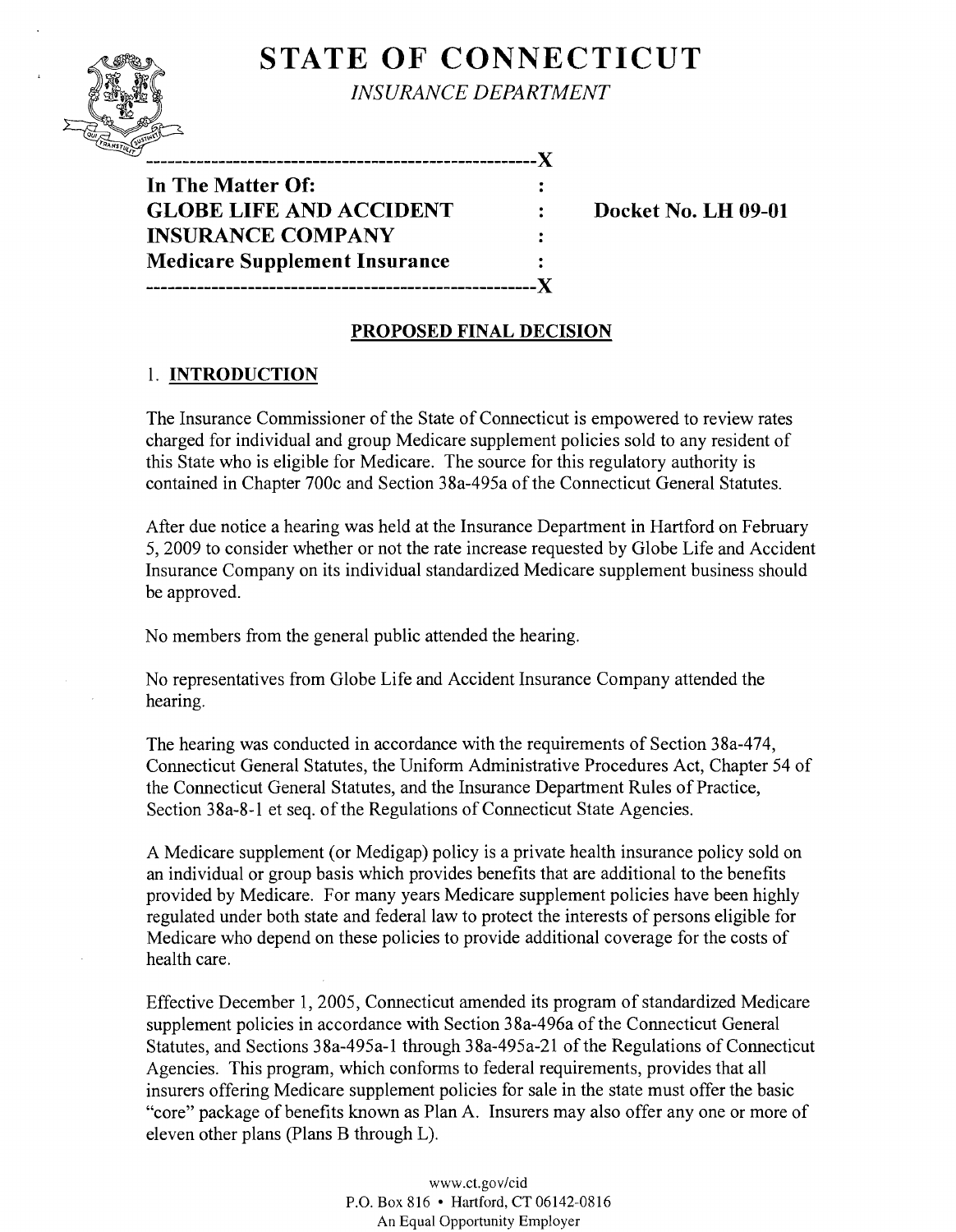Effective January 1,2006, in accordance with Section 38a-495c of the Connecticut General Statutes (as amended by Public Act 05-20) premiums for all Medicare supplement policies in the state must use community rating. Rates for Plans A through L must be computed without regard to age, gender, previous claims history or the medical condition of any person covered by a Medicare supplement policy or certificate.

The statute provides that coverage under Plan A through L may not be denied on the basis of age, gender, previous claims history or the medical condition of any covered person. Insurers may exclude benefits for losses incurred within six months from the effective date of coverage based on a pre-existing condition.

Effective October 1, 1998, carriers that offer Plan B or Plan C must make these plans as well as Plan A, available to all persons eligible for Medicare by reason of disability.

Insurers must also make the necessary arrangements to receive notice of all claims paid by Medicare for their insureds so that supplemental benefits can be computed and paid without requiring insureds to file claim forms for such benefits. This process of direct notice and automatic claims payment is commonly referred to as "piggybacking" or "crossover".

Sections 38a-495 and 38a-522 of the Connecticut General Statutes, and Section 38a-495a- 10 of the Regulations of Connecticut Agencies, state that individual and group Medicare supplement policies must have anticipated loss ratios of 65% and 75%, respectively. Under Sections 38a-495-7 and 38a-495a-10 of the Regulations of Connecticut Agencies, filings for rate increases must demonstrate that actual and expected losses in relation to premiums meet these standards, and anticipated loss ratios for the entire future period for which the requested premiums are calculated to provide coverage must be expected to equal or exceed the appropriate loss ratio standard.

Section 38a-473 of the Connecticut General Statutes provides that no insurer may incorporate in its rates for Medicare supplement policies factors for expenses that exceed 150% of the average expense ratio for that insurer's entire written premium for all lines of health insurance for the previous calendar year.

#### II. **FINDING OF FACT**

After reviewing the exhibits entered into the record of this proceeding, and utilizing the experience, technical competence and specialized knowledge of the Insurance Department, the undersigned makes the following findings of fact:

1. Globe Life and Accident Insurance Company has requested the following rate increases for individual standardized Medicare supplement policy forms GMSAR, GMSBR, GMSC and GMSFR:

| Plan | Increase |
|------|----------|
| A    | 4.0%     |
| B    | $4.0\%$  |
| C    | 4.0%     |
| E.   | 4.0%     |